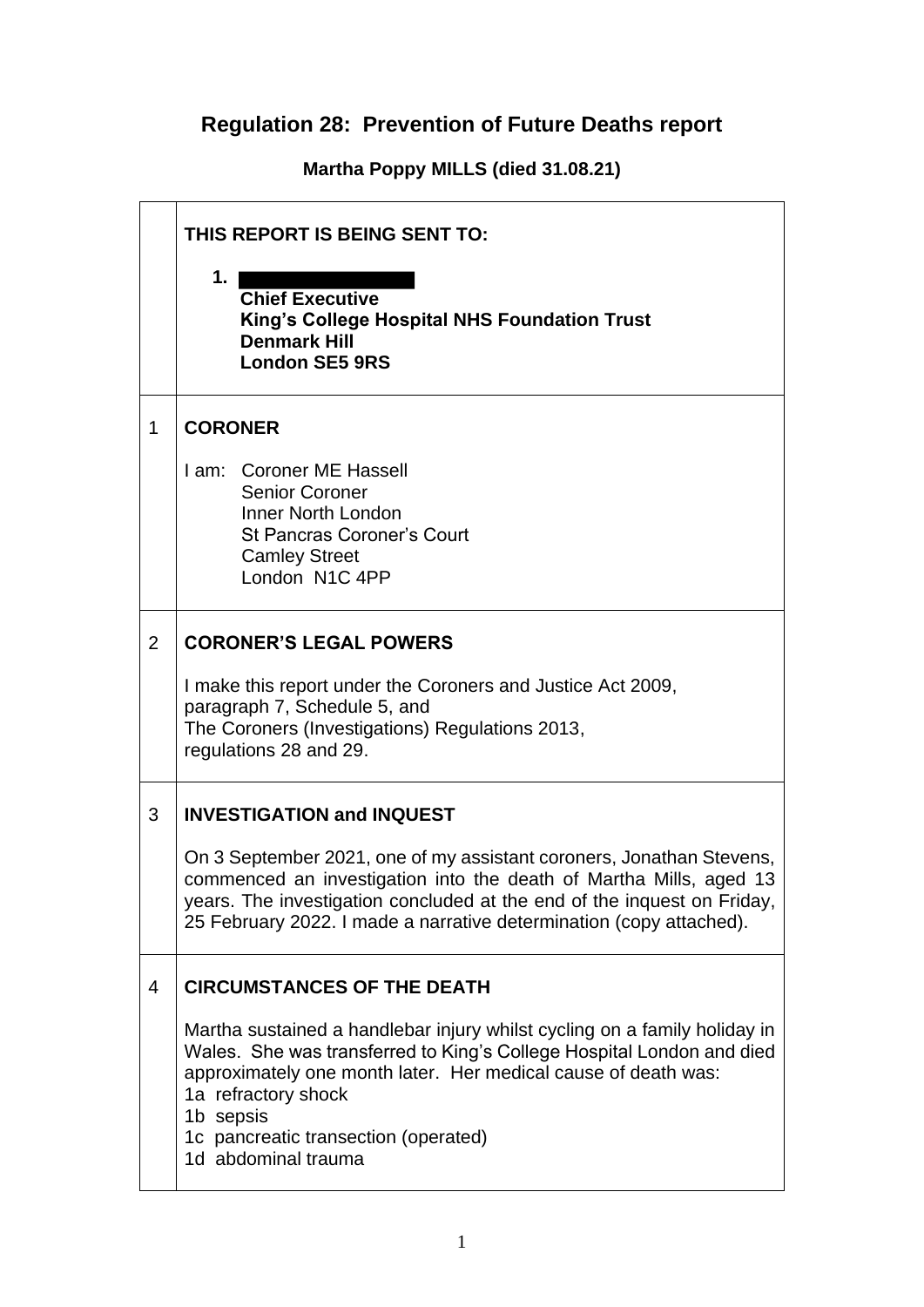| 5   CORONER'S CONCERNS |
|------------------------|

|   | During the course of the inquest, the evidence revealed matters giving<br>rise to concern. In my opinion, there is a risk that future deaths will occur<br>unless action is taken. In the circumstances, it is my statutory duty to<br>report to you.                                                                                                                                                                                                      |  |  |  |  |
|---|------------------------------------------------------------------------------------------------------------------------------------------------------------------------------------------------------------------------------------------------------------------------------------------------------------------------------------------------------------------------------------------------------------------------------------------------------------|--|--|--|--|
|   | The MATTERS OF CONCERN are as follows.                                                                                                                                                                                                                                                                                                                                                                                                                     |  |  |  |  |
|   | As you will see from the attached narrative conclusion, whilst at King's<br>Martha was not referred to the paediatric intensivists promptly. If she<br>had been referred promptly and had been appropriately treated, the<br>likelihood is that she would have survived her injuries.                                                                                                                                                                      |  |  |  |  |
|   | 1. I heard that the bedside paediatric early warning score (BPEWS)<br>system at King's is currently still paper based, unlike the adult<br>system. It was put to me very forcefully by medical staff that, until<br>the PEWS system moves to an electronic base as part of<br>electronic recording of the paediatric records as a whole,<br>monitoring and care of children may be sub optimal, with a higher<br>risk of this sort of situation recurring. |  |  |  |  |
|   | 2. The King's serious incident investigation identified that Martha's<br>care fell down between the paediatric hepatologists and the<br>paediatric intensivists. I heard evidence that it is the intention of<br>King's to improve the formal relationship between the hepatology<br>and the paediatric intensive care departments, and to ensure that<br>there is pro-active paediatric intensive care outreach.                                          |  |  |  |  |
|   | However, the intended programme has stalled, I think partly<br>because of the pandemic. It seems that there needs to be an<br>impetus for this to be re-started and to gain sufficient momentum<br>to operate smoothly in the future.                                                                                                                                                                                                                      |  |  |  |  |
| 6 | <b>ACTION SHOULD BE TAKEN</b>                                                                                                                                                                                                                                                                                                                                                                                                                              |  |  |  |  |
|   | In my opinion, action should be taken to prevent future deaths and I<br>believe that you have the power to take such action.                                                                                                                                                                                                                                                                                                                               |  |  |  |  |
| 7 | <b>YOUR RESPONSE</b>                                                                                                                                                                                                                                                                                                                                                                                                                                       |  |  |  |  |
|   | You are under a duty to respond to this report within 56 days of the date<br>of this report, namely by 25 April 2022. I, the coroner, may extend the<br>period.                                                                                                                                                                                                                                                                                            |  |  |  |  |